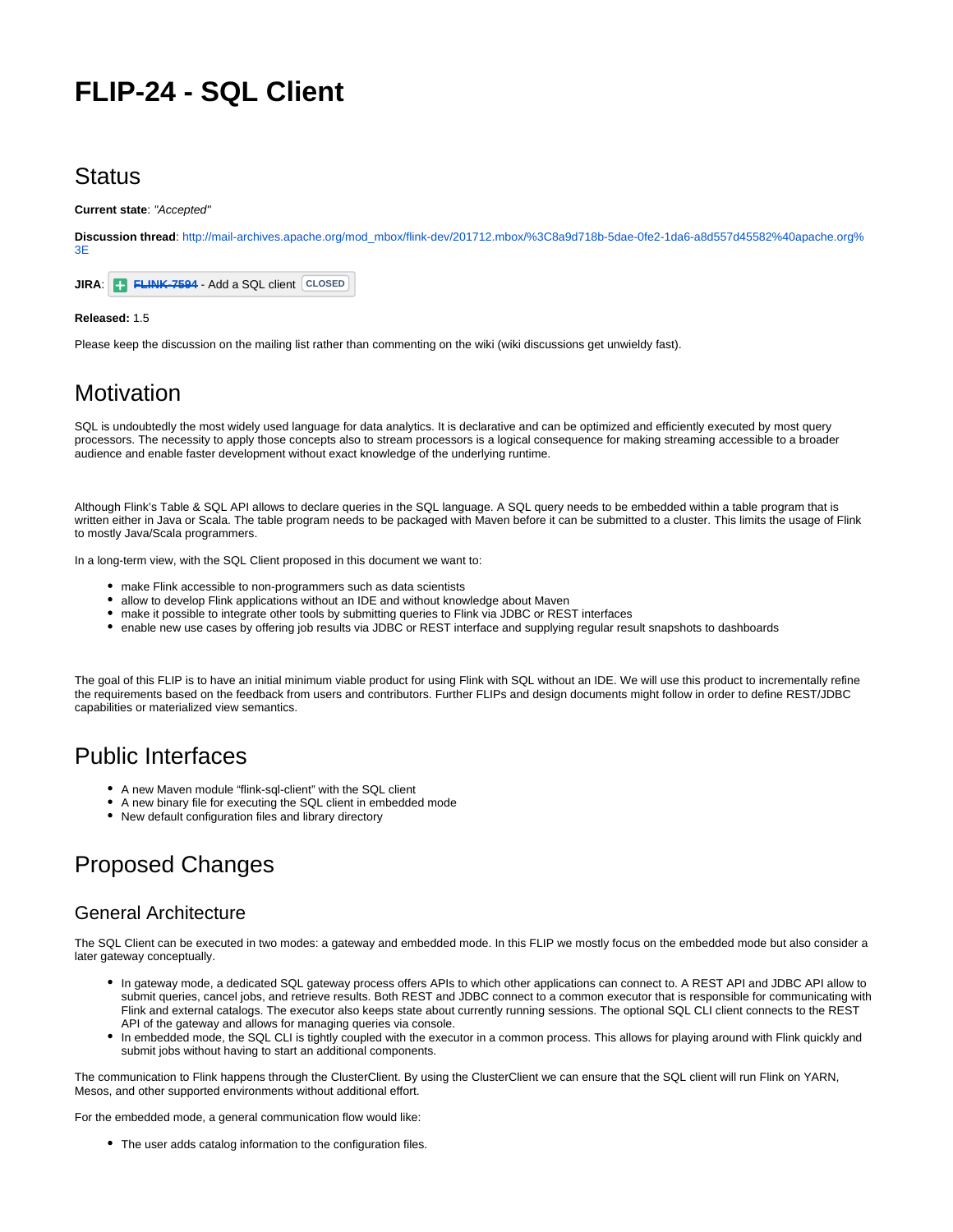- The user starts CLI client with custom JAR files and configuration (--jar, --context).
- The user enters SQL query and submits it.
- The executor submits Flink job with all involved JAR files.
- If a query is a SELECT query, the executor materializes the result such that it can be pulled by the CLI client.
- If a query is a INSERT INTO query, the executor submits the Flink job.
- The user can stop the running query and submit a new one.
- Exiting the CLI would also stop the running SELECT query but not INSERT INTO queries.

#### **Gateway Mode**



#### **Embedded Mode**



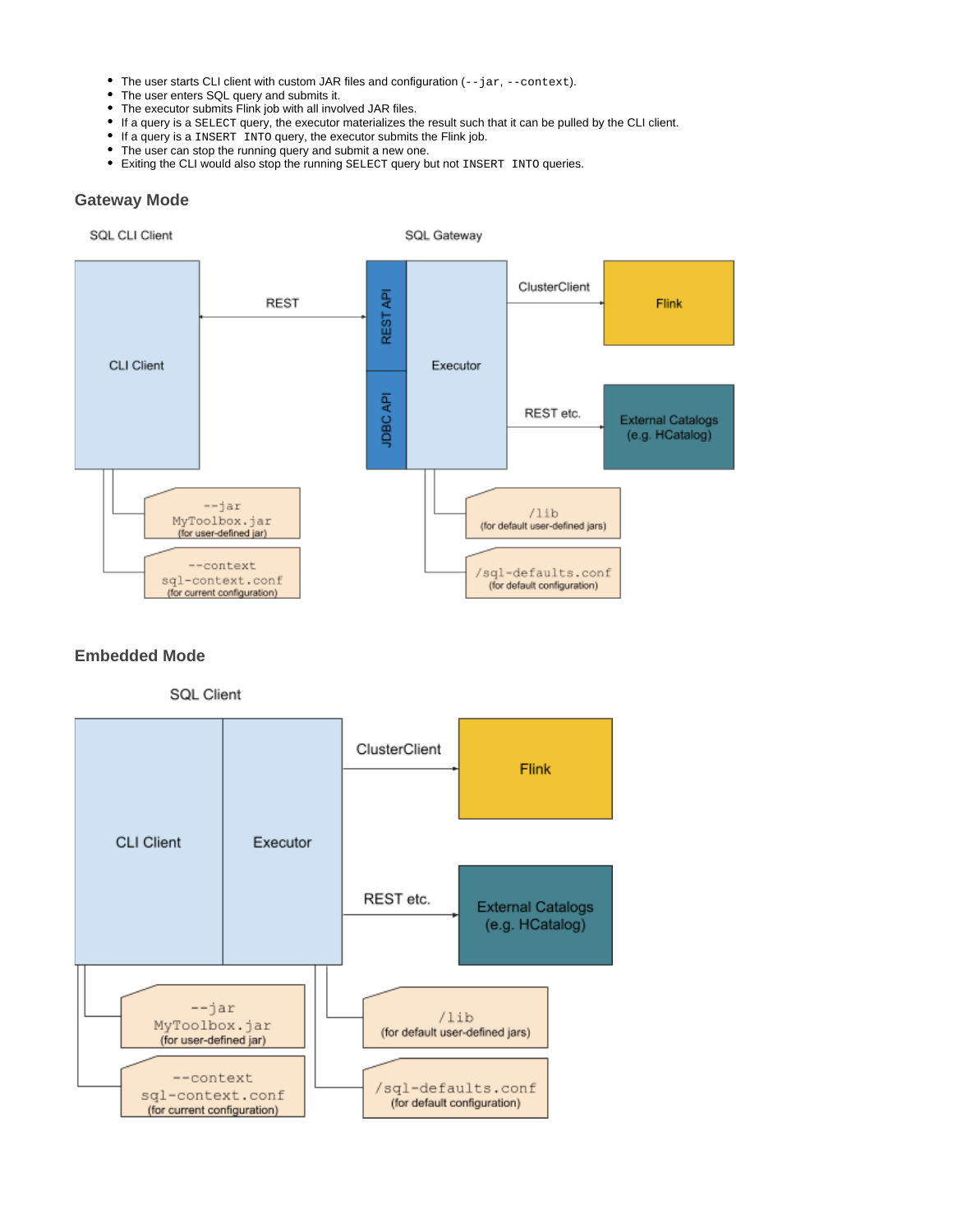## **Configuration**

Independent of the execution mode, the SQL client can be configured globally (sql-defaults.conf) and/or for every CLI session (sql-context.conf) ). The configuration specifies settings that would programmatically be applied to a ExecutionEnvironment/StreamExecutionEnvironment and Tab leEnvironment. It contains catalog information as well as job specific parameters.

The global configuration is located in a dedicated file and is read during startup. Global configuration applies to all CLI sessions. A context configuration file can be specified when starting the CLI client and is attached to any query executed in the current CLI session. Thus, context properties might overwrite global default properties. In future versions, the configuration might also be refined by using DDL statements such as:

- CREATE TYPE...
- CREATE TABLE…
- **[SET PARALLELISM 23](https://docs.microsoft.com/en-us/sql/t-sql/statements/set-statements-transact-sql)**
- [SET MIN\\_RETENTION 20000](https://docs.microsoft.com/en-us/sql/t-sql/statements/set-statements-transact-sql)
- DECLARE @CustomerID = 'XYZ'

DDL statements will have highest priority and overwrite the properties specified in configuration files.

Here are some properties that might need to be defined in the long run:

- **Pre-registered table sources**
	- Name
	- Source
		- Type (e.g. Kafka, Custom)
		- Properties (e.g. topic, connection info, custom TableSource class)
	- Encoding
		- Type (e.g. Avro, JSON)
		- Schema (e.g. Avro class, JSON field names/types)
	- Rowtime descriptor/Proctime
		- Watermark strategy and Watermark properties
		- Time attribute info
	- Bucketization
	- Statistics

#### **Pre-registered table sinks**

- Name
- $\bullet$  Sink
	- $\bullet$ Type (e.g. Kafka, Custom)
	- Properties (e.g. destination path, output types)
- **External catalogs**
	- Name
		- Properties (e.g. connection info, credentials, ExternalCatalog class)
- **User-defined functions**
	- Name
		- Parameters (e.g. constructor parameters for a TableFunction)
- Class
- **[Optional] User-defined types**
	- Name • Field names and types
- **[Optional] User-defined local variables** ([@local\\_variable](https://docs.microsoft.com/en-us/sql/t-sql/language-elements/variables-transact-sql))
	- Name
	- Value
- **Job parameters**
	- Batch or streaming execution
	- Parallelism
	- Maximum parallelism
	- State Backend + parameters
	- Auto watermark interval
	- Restart strategy
	- Query Config (e.g. min/max retention time)
- **[Separate configuration?] SQL client parameters**
	- Gateway properties
		- (e.g. database properties, server credentials)
		- CLI Client properties
		- (e.g. timeouts, credentials for authenticating to gateway, result serving speed)

## Result Retrieval

In the future, we can use different options for retrieving materialized results both for debugging purposes and long-running maintained views. The retrieval is managed by the executor.

There are three materialization modes: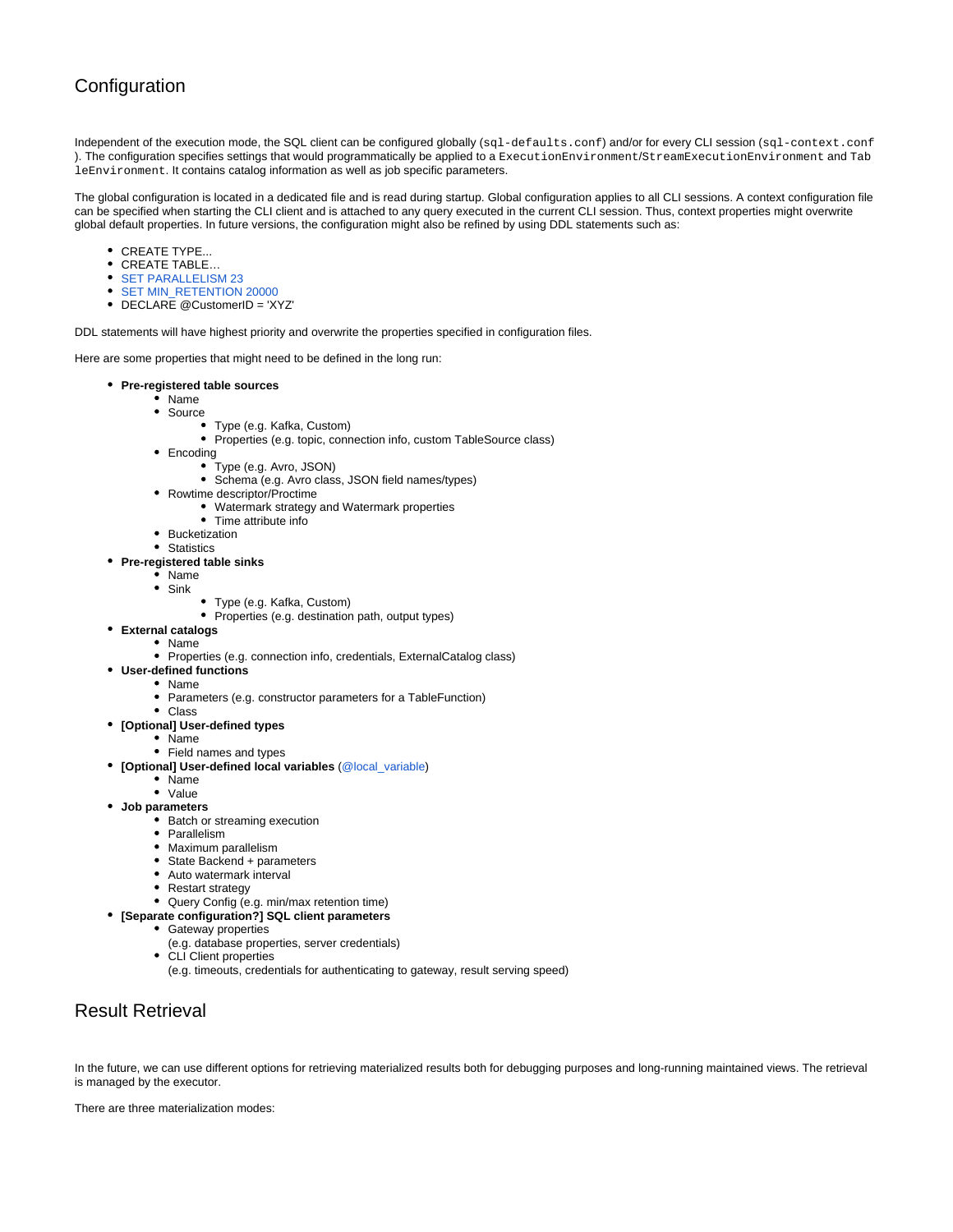**Internal mode** (for small results): collect() into Heap/Derby/... (we decide internally how this is done) We use DataSet/DataStream collect in order to retrieve results. They are materialized in the executor and deleted once pulled by the CLI client.

**External mode** (for larger results): automatic TableSink into Kafka, HDFS, DBMS, etc. (the content is accessible for the executor) Flink writes larger results into external systems by using pre-defined TableSinks. The executor knows about the format and location and can access the information there.

**Custom mode** (for any result):

custom TableSink into arbitrary systems

Flink writes any result into a destination that is determined by the user using INSERT INTO. The results are not accessible by the executor and can thus not be served via REST or CLI console.

The supported materialization mode also depends on the query type:

| Query Type            | <b>Internal Mode</b>                                       | <b>External Mode*</b>                  |
|-----------------------|------------------------------------------------------------|----------------------------------------|
| Batch                 | collect() -> Heap/Database   File table sink               |                                        |
| Append Stream         | collect() -> Heap/Database   Kafka/file table sink         |                                        |
| Retract/Upsert Stream | $\text{collect}() \rightarrow \text{Heap}/\text{Database}$ | (Compacted Kafka)/Cassandra table sink |

We might use usual heap space at the beginning. The internal database can be any JDBC database. External materialization modes (\*) are not included in the first version. In the future, Kafka would be read by general Kafka utility functions. Files as well with support for different file systems.

#### Result Maintenance

While batch queries have bounded results, streaming queries are potentially never-ending and, therefore, require special treatment for keeping the results up to date and consistent. The streaming query can be considered as a view and the running streaming application as the view maintenance. Results might need to be supplied to systems that were not made for streaming queries, e.g., Java applications that read from a JDBC API. In those cases, every requested result set must be a snapshot (materialized view) of the running query at a point in time. The snapshot must be immutable until all result rows have been consumed by the application or a new result set is requested. We distinguish between two types of results that will require different materialization semantics: a materialized view and a materialized result stream.

## Materialized View

A consistent materialized view of results for production use cases. Materialized views are not part of this FLIP but might be added in future versions. It requires another design document for the DDL statement and execution but here are some properties we aim for:

SQL: CREATE MATERIALIZED VIEW ...

- intended for long running materialization queries that are updated periodically (e.g. every hour or on successful checkpoints)
- retractions are not visible directly, only the materialized result
- a result can be accessed by JDBC connections or the REST API (e.g. for powering dashboards)
- materialization operators can cooperate with Flink's checkpointing (e.g. only checkpointed results are exposed through the APIs)
- a user can specify different parameters for how and how often the view is maintained
- (see [create\\_mv\\_refresh](https://docs.oracle.com/cd/B19306_01/server.102/b14200/statements_6002.htm#i2064161))
- runs detached from the CLI client

## Materialized Result Stream

A materialized stream of results for getting immediate insights into the running SQL query.

SQL: SELECT ...

- indended for debugging during query creation and initial show cases
- retractions are shown as streams of deletion and insertion
- no guarantees about checkpointed results
- the executor abstracts the underlying representation and supplies the interfaces for accessing the materialized stream in a FIFO fashion
- only one running query per CLI session
- cancelled if cancelled in CLI or CLI is closed

We focus on simple SELECT queries first that are materialized on the heap of the executor (internal materialization mode).

# Compatibility, Deprecation, and Migration Plan